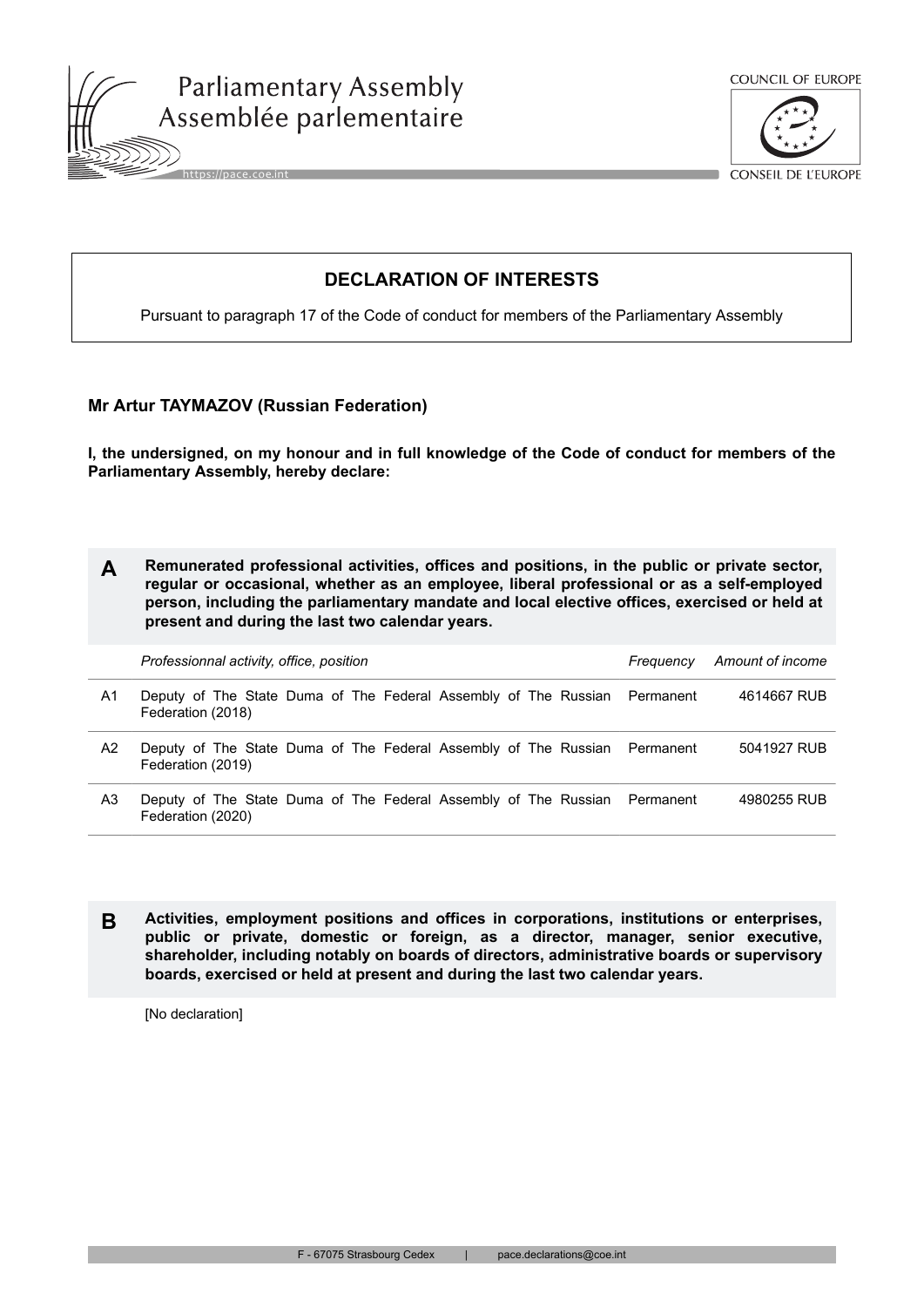**C Participation, whether remunerated or unremunerated, as a member of a management or advisory body (management, supervisory, advisory or administrative board) of institutions or non-commercial enterprises such as NGOs, associations, charities, foundations, clubs, public or private, domestic or foreign, exercised or held at present and during the last two calendar years.**

|                | Name of the institution or enterprise, and position held                              | Amount of income (if<br>remunerated) | Expenses<br>covered |
|----------------|---------------------------------------------------------------------------------------|--------------------------------------|---------------------|
| C1             | Artur Taymazov Foundation for Support and Promotion of<br>Wrestling (2018), president |                                      |                     |
| C <sub>2</sub> | Artur Taymazov Society Development Foundation (2019),<br>president                    |                                      |                     |
| C3             | Artur Taymazov Society Development Foundation (2020).<br>president                    |                                      |                     |

**D Occasional activities, mandates, missions and positions, whether remunerated or unremunerated, as consultant, advisor, expert, lobbyist, lecturer, etc. performed at present and during the last two calendar years, including abroad.**

[No declaration]

## **E Membership of friendship groups or interparliamentary relations groups.**

*Friendship groups and position held (chair, vice-chair or member)*

| E1             | Parliamentary Group for Relationship with the Republic of Turkey, chair             |
|----------------|-------------------------------------------------------------------------------------|
| E <sub>2</sub> | Parliamentary Group for Relationship with the Islamic Republic of Iran, member      |
| E3             | Parliamentary Group for Relationship with the Socialist Republic of Vietnam, member |
| E4             | Parliamentary Group for Relationship with the Republic of Uzbekistan, member        |

**F Support, whether financial or in terms of staff or material, donations, including sponsorships and money gifts granted by third parties (additional to that provided by the national parliament and the national political party), accepted during the previous calendar year.**

[No declaration]